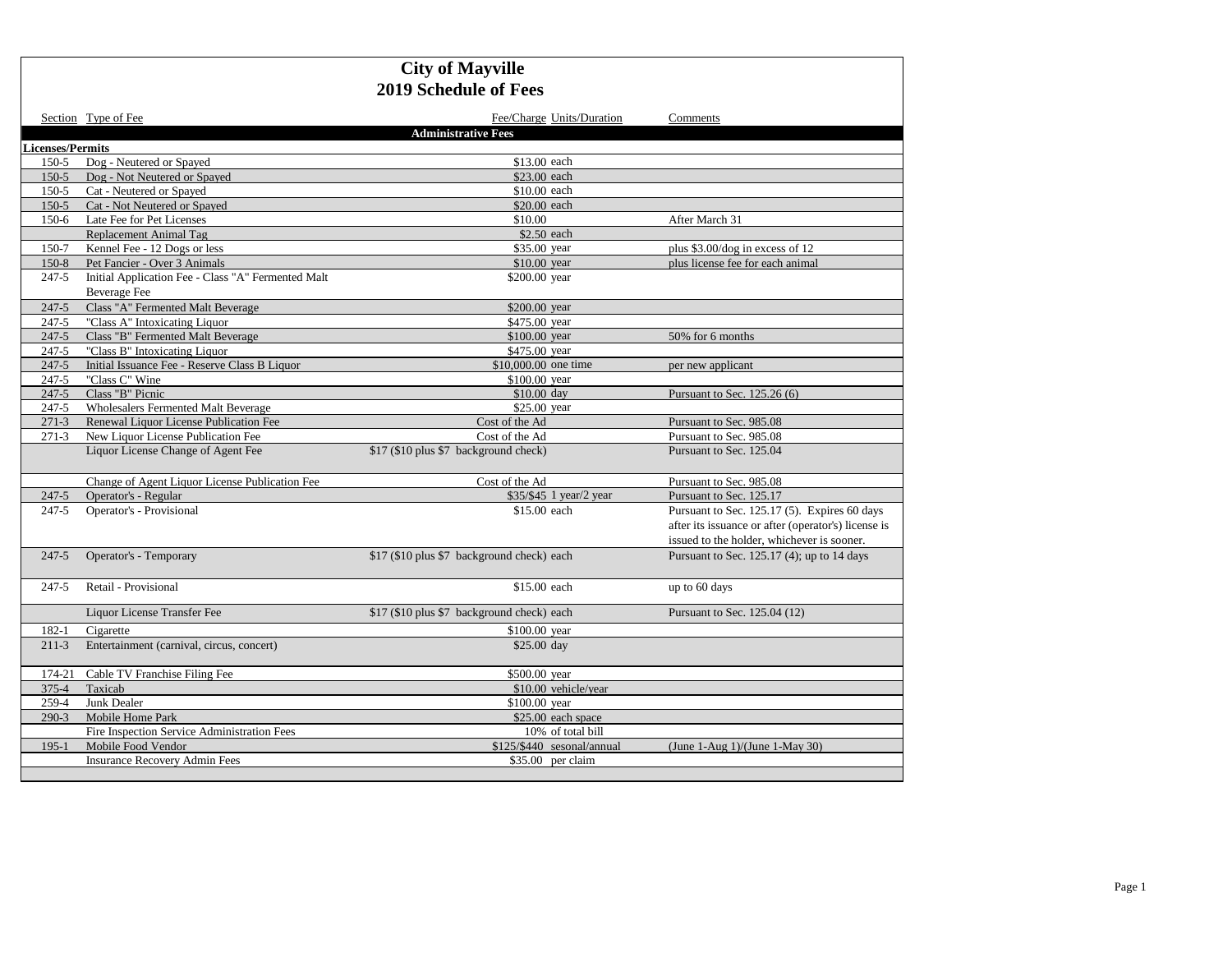|                           | Section Type of Fee                                                                                 | Fee/Charge Units/Duration                                                                                                                                                                                       | Comments                                                                                         |
|---------------------------|-----------------------------------------------------------------------------------------------------|-----------------------------------------------------------------------------------------------------------------------------------------------------------------------------------------------------------------|--------------------------------------------------------------------------------------------------|
|                           |                                                                                                     | <b>Administrative Fees (Continued)</b>                                                                                                                                                                          |                                                                                                  |
| 397-7                     | Parking Lot Fees                                                                                    | \$10.00 1 month                                                                                                                                                                                                 |                                                                                                  |
| 397-7                     | Parking Lot Fees                                                                                    | \$20.00 2 months                                                                                                                                                                                                |                                                                                                  |
| 397-7<br>397-7            | Parking Lot Fees<br>Parking Lot Fees                                                                | \$30.00 4 Months<br>\$100.00 1 year                                                                                                                                                                             |                                                                                                  |
| 397-7                     | <b>Business Permit Parking Fee</b>                                                                  | 50% of the Parking Lot Fee                                                                                                                                                                                      | Permit Style and Color is to be approved by the<br>Chief of Police and not supplied by the City. |
| <b>Miscellaneous Fees</b> |                                                                                                     |                                                                                                                                                                                                                 |                                                                                                  |
|                           | CD Copies                                                                                           | \$10.00 each                                                                                                                                                                                                    |                                                                                                  |
|                           | Checks Returned for Insufficient Funds                                                              | \$35.00 each                                                                                                                                                                                                    |                                                                                                  |
|                           | <b>Interest Charges for Past Due Accounts</b>                                                       | 1.50% each                                                                                                                                                                                                      | over 30 days                                                                                     |
|                           | Tax Bill Copy at Counter                                                                            | \$2.00 each                                                                                                                                                                                                     |                                                                                                  |
|                           | Tax Bill Copy When Research is Needed                                                               | \$5.00 each                                                                                                                                                                                                     |                                                                                                  |
| $127 - 5$                 | Copies 8 1/2 x 11                                                                                   | \$0.15 each                                                                                                                                                                                                     | over 5 copies                                                                                    |
|                           | Zoning Ordinance Copy                                                                               | \$15.00 each                                                                                                                                                                                                    |                                                                                                  |
|                           | Special Assessment Letter                                                                           | \$30.00 letter                                                                                                                                                                                                  |                                                                                                  |
|                           | Special Assessment Letter/Faxed Urgent                                                              | \$35.00 letter                                                                                                                                                                                                  |                                                                                                  |
|                           | Faxing                                                                                              | \$0.25 per page                                                                                                                                                                                                 |                                                                                                  |
|                           | New Business Application                                                                            | \$20.00 admin fee                                                                                                                                                                                               | plus applicable permit/inspection fees                                                           |
|                           | Building Permits that Need to be Invoiced                                                           | \$2.00 each                                                                                                                                                                                                     | amount of permit plus                                                                            |
|                           | Comprehensive Plan CD copy                                                                          | \$10.00 each                                                                                                                                                                                                    |                                                                                                  |
|                           | Charges for Voter Registration Data/Reports                                                         | \$25 base fee per report; plus \$5 for the<br>first 1,000 voter registration or up to<br>1,000 voters; plus \$5 for each additional<br>1,000 rounded to the nearest thousand.<br>Plus .25 for each page printed | GAB 3.50, Wisconsin Admin. Code                                                                  |
|                           | Mayor's hourly rate                                                                                 | $$100.00$ per hour                                                                                                                                                                                              |                                                                                                  |
|                           | Any Outstanding Payments due to the City as of Oct.<br>1st that will be transferred to the tax bill | 10.00% admin fee                                                                                                                                                                                                | If a fee is not already established.                                                             |
|                           |                                                                                                     | <b>Police Issued Licenses and Other Fees</b>                                                                                                                                                                    |                                                                                                  |
| 317-4                     | <b>Fireworks Users</b>                                                                              | \$100.00 year                                                                                                                                                                                                   |                                                                                                  |
| 317-4                     | <b>Fireworks Sellers</b>                                                                            | \$100.00 year                                                                                                                                                                                                   |                                                                                                  |
| 193-4                     | Direct Seller's Permit/Peddler's Permit                                                             | \$110.00 90 days                                                                                                                                                                                                |                                                                                                  |
|                           | Park Sales Permit                                                                                   | \$100.00                                                                                                                                                                                                        |                                                                                                  |
|                           | <b>Accident Report</b>                                                                              | $$4.00$ copy                                                                                                                                                                                                    |                                                                                                  |
| 397-14                    | <b>Bicycle License/Registration</b>                                                                 | Free                                                                                                                                                                                                            |                                                                                                  |
|                           | Animal Pick Up & Impound                                                                            | \$25.00 day                                                                                                                                                                                                     |                                                                                                  |
|                           | <b>Incident Report</b>                                                                              | \$0.25 page                                                                                                                                                                                                     |                                                                                                  |
|                           | Paper Service                                                                                       | \$35.00 each                                                                                                                                                                                                    |                                                                                                  |
|                           | Paper Service (2nd Party, Same Location)                                                            | \$35.00 each                                                                                                                                                                                                    |                                                                                                  |
|                           | Parking Fine                                                                                        | \$30.00 each                                                                                                                                                                                                    |                                                                                                  |
|                           | Parking Fine (After 72 Hours)                                                                       | \$50.00 each                                                                                                                                                                                                    |                                                                                                  |
|                           | Storage Costs (Vehicle, Boat, Large Item)                                                           | \$25.00 day                                                                                                                                                                                                     |                                                                                                  |
|                           | <b>Photo Prints</b>                                                                                 | \$2.00 each                                                                                                                                                                                                     |                                                                                                  |
|                           | Audio Tape/Disk Dubbing (Incl Tape/Disk)                                                            | \$25.00 hour                                                                                                                                                                                                    |                                                                                                  |
|                           | Video Tape Disk Dubbing (Including DVD)                                                             | \$25.00 hour                                                                                                                                                                                                    |                                                                                                  |
| 114-11                    | Warrant Service Fee                                                                                 | \$25.00 each                                                                                                                                                                                                    |                                                                                                  |
|                           | CD Photos                                                                                           | \$10.00 Per Disc                                                                                                                                                                                                |                                                                                                  |
|                           | <b>Finger Printing Service Fee</b>                                                                  | \$10.00                                                                                                                                                                                                         |                                                                                                  |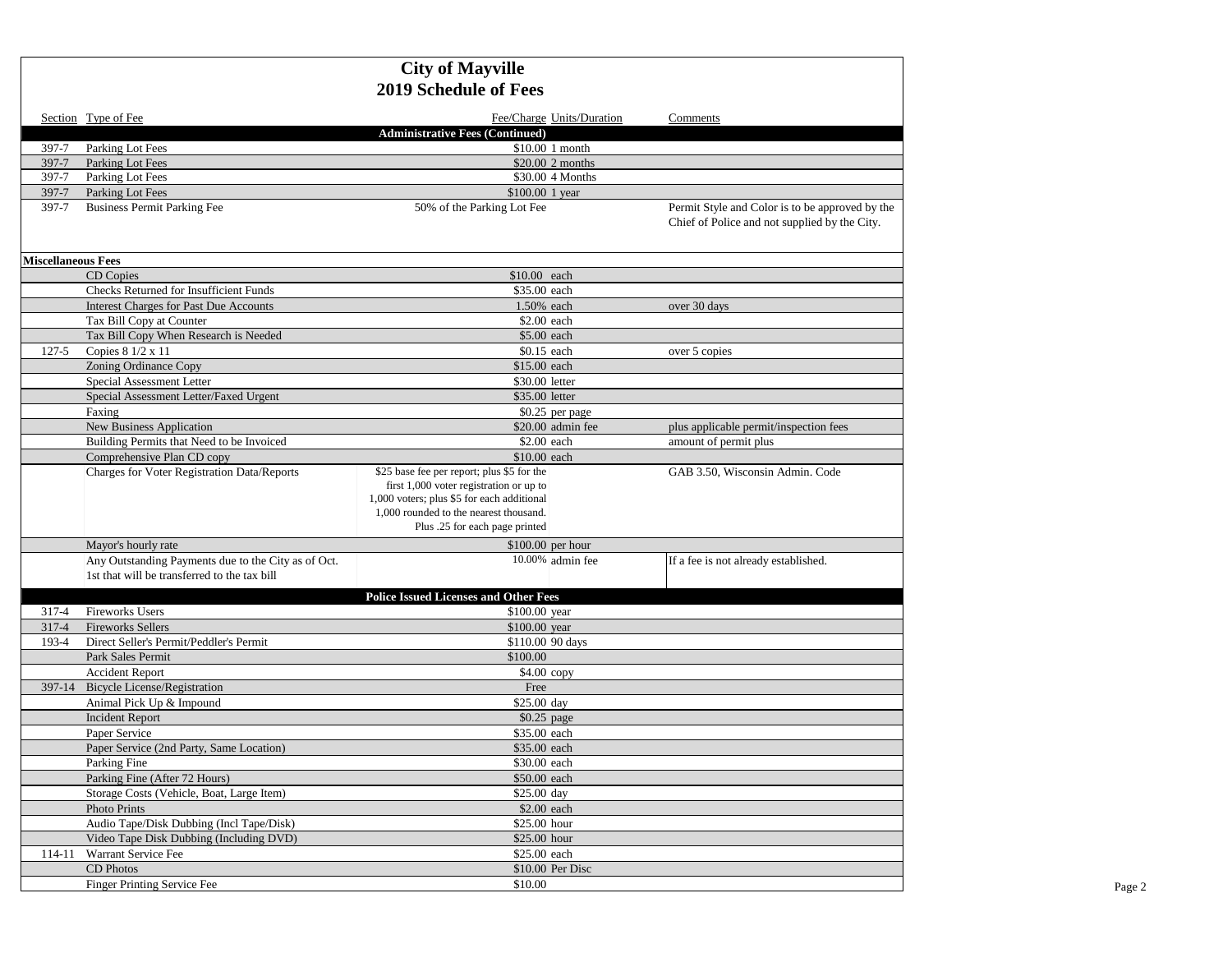|                           | Section Type of Fee                     | Fee/Charge Units/Duration             | Comments                                                     |
|---------------------------|-----------------------------------------|---------------------------------------|--------------------------------------------------------------|
|                           |                                         | <b>Public Works Fees</b>              |                                                              |
| <b>Miscellaneous Fees</b> |                                         |                                       |                                                              |
| 368-2                     | <b>Excavation Permit Fee</b>            | \$60.00 per 100 lineal feet           | plus insurance/bond required                                 |
| 397-7                     | <b>Construction Dumpster Fee</b>        | \$100.00 each                         | max 10 day period                                            |
|                           | 362-19 Solid Waste Contractor's License | \$1,500.00 year                       |                                                              |
| $303 - 8$                 | <b>Weed Cutting Charges</b>             | \$115.00 hour                         | plus 10% admin fee and sales tax                             |
| 368-4                     | Snow Removal (1 hour min)               | \$115.00 hour                         | plus 10% admin fee                                           |
|                           | Development Agreement Fee               | \$200.00 each                         |                                                              |
| <b>Equipment Charges</b>  |                                         |                                       |                                                              |
|                           | <b>Labor Charges</b>                    | \$75.00 hour                          |                                                              |
|                           | 5-6 Yd Dump Trucks                      | \$51.75 hour                          |                                                              |
|                           | Pick-Up Trucks                          | \$17.25 hour                          |                                                              |
|                           | 4X4 Pick-Up                             | \$23.00 hour                          |                                                              |
|                           | JD544 or 444                            | \$69.00 hour                          |                                                              |
|                           | Sweeper/Tractor                         | \$37.50 hour                          |                                                              |
|                           | Weed Mower/Tractors                     | \$46.00 hour                          |                                                              |
|                           | Vac-All                                 | \$86.25 hour                          |                                                              |
|                           | Air Compressor                          | \$46.00 hour                          |                                                              |
|                           | Self-Propelled Concrete Saw             | \$51.75 hour                          |                                                              |
|                           | Hand Held Concrete Saw                  | \$23.00 hour                          |                                                              |
|                           | Chain Saw                               | \$11.50 hour                          |                                                              |
|                           | Generators/Welders                      | \$23.00 hour                          |                                                              |
|                           | Roller                                  | \$25.75 hour                          |                                                              |
|                           | <b>Wacker Packers</b>                   | \$17.25 hour                          |                                                              |
|                           | 4" Water Pump                           | \$25.75 hour                          |                                                              |
|                           | 3" Water Pump                           | \$21.50 hour                          |                                                              |
|                           | 2" Water Pump                           | \$17.25 hour                          |                                                              |
|                           | <b>Brush Chipper</b>                    | \$34.50 hour                          |                                                              |
|                           | <b>Bucket Truck</b>                     | \$57.50 hour                          |                                                              |
|                           | Line Painter                            | \$23.00 hour                          |                                                              |
|                           | Snow Blower                             | \$30.87 hour                          |                                                              |
|                           |                                         |                                       |                                                              |
|                           |                                         | <b>Protective Services Fees</b>       |                                                              |
|                           | <b>Fire Department Charges</b>          |                                       |                                                              |
| $223-6$                   | False Alarm Service Fee                 | \$200.00 2nd/subsequent               | Occur within 12 month period                                 |
| 223-9                     | <b>Underground Tank Fee</b>             | \$35.00 each                          |                                                              |
| $223-1$                   | Fire Inspections                        | \$42.00 each inspectable<br>occupancy | Semi-Annual Fire Inspections; Includes two<br>return visits. |
| $223-1$                   | Fire Inspections                        | \$26.25 each inspectable              | <b>Annual Fire Inspections</b>                               |
|                           |                                         | occupancy                             |                                                              |
|                           | Fire Report Copy                        | $$20.00$ per report                   |                                                              |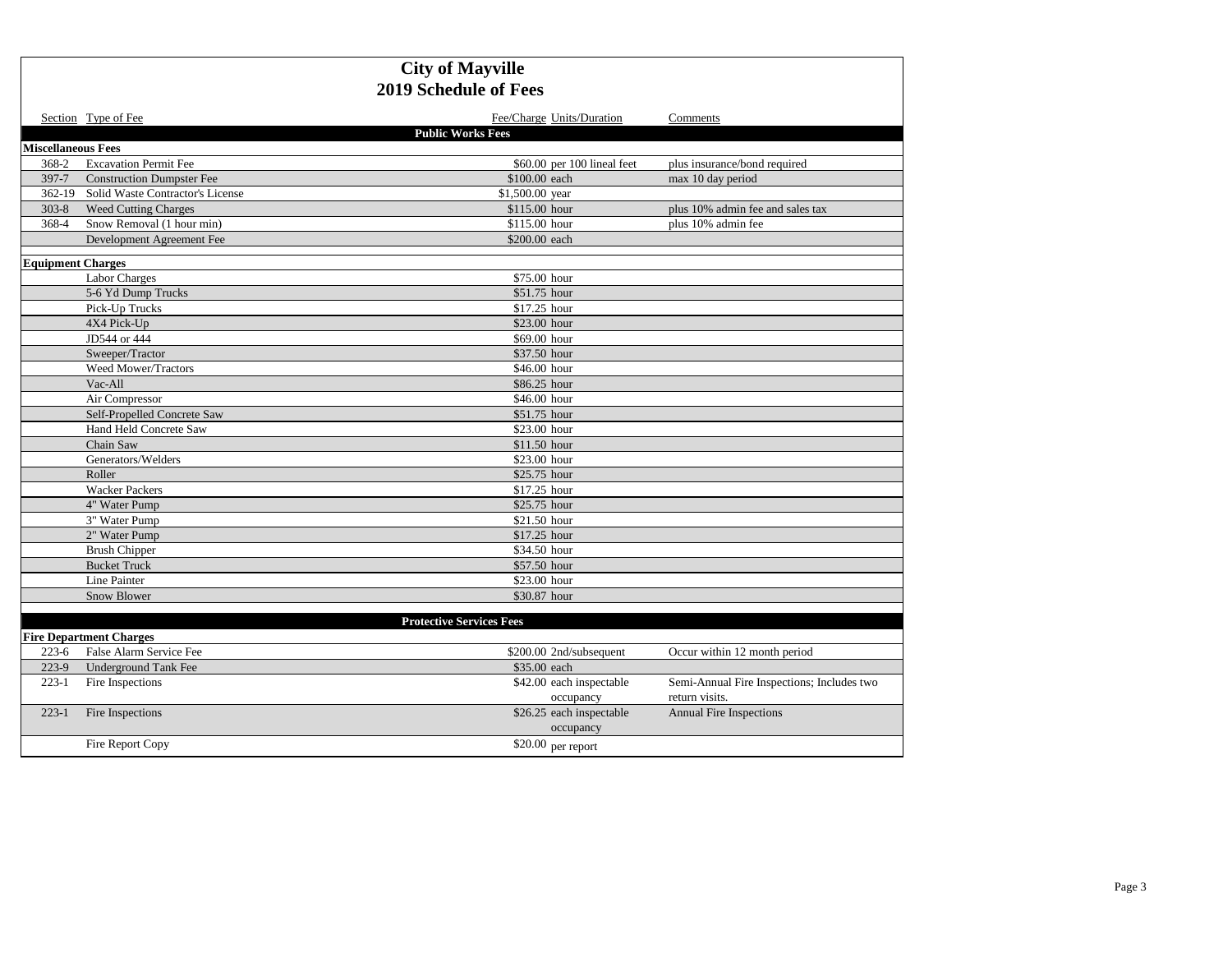|                           |                                                                                                                                               | <b>City of Mayville</b><br><b>2019 Schedule of Fees</b> |                                                                      |
|---------------------------|-----------------------------------------------------------------------------------------------------------------------------------------------|---------------------------------------------------------|----------------------------------------------------------------------|
|                           | Section Type of Fee                                                                                                                           | Fee/Charge Units/Duration                               | Comments                                                             |
|                           |                                                                                                                                               | <b>Utility Administrative Fees</b>                      |                                                                      |
|                           | 355-19 Well Operating Permit                                                                                                                  | \$50.00 each                                            |                                                                      |
|                           | 355-28 Septic & Holding Tank Sludge Permit                                                                                                    | \$20.00 year                                            |                                                                      |
|                           | 355-28 Disposal of Septic & Holding Tank Sludge                                                                                               | \$10.00 load                                            | plus 125% of the volume charge or industrial<br>strength user charge |
|                           | Real Estate Closing Account Charge                                                                                                            | \$15.00 each                                            |                                                                      |
| <b>Equipment Charges</b>  |                                                                                                                                               |                                                         |                                                                      |
|                           | <b>Jetter Rental</b>                                                                                                                          | \$86.25 hour                                            | *4 Hr Min-Districts outside City of Mayville                         |
|                           | Labor Fee                                                                                                                                     | \$75.00 hour                                            | *4 Hr Min-Districts outside City of Mayville                         |
|                           | Trip Charge                                                                                                                                   | \$1,000.00 Trip                                         | *Districts outside City of Mayville                                  |
|                           |                                                                                                                                               |                                                         | (*) at discretion of Utility Director                                |
|                           |                                                                                                                                               | <b>Inspections/Zoning Department Fees</b>               |                                                                      |
|                           | 430-141 Conditional Use/Zoning Request/Site Plan Review                                                                                       | \$200.00 each                                           | Includes Cost of Publication/Postage                                 |
|                           | 430-141 All Board of Zoning Appeals Hearings/Varience Request                                                                                 | \$200.00 each                                           | Includes Cost of Publication/Postage                                 |
|                           | <b>Annexation Fee</b>                                                                                                                         | \$250.00 each                                           | Includes Cost of Publication/Postage                                 |
|                           | <b>CSM Review</b>                                                                                                                             | \$40,00 each                                            |                                                                      |
|                           |                                                                                                                                               |                                                         |                                                                      |
| <b>Land Division Fees</b> |                                                                                                                                               |                                                         |                                                                      |
|                           | 425-70 Preliminary Plat Review Fee                                                                                                            | $$25.00$ 3 lots or less                                 |                                                                      |
|                           | 425-70 Preliminary Plat Review Fee                                                                                                            | $$5.00$ each lot                                        | over 3 lots                                                          |
|                           | 425-70 Preliminary Plat Reapplication Fee                                                                                                     | \$10.00 each                                            | Previously reviewed plats                                            |
|                           | 425-70 Final Plat Review Fees/CSM                                                                                                             | \$40.00 application                                     |                                                                      |
|                           | 425-70 Final Plat Reapplication Fee                                                                                                           | \$10.00 each                                            | Previously reviewed plats                                            |
|                           |                                                                                                                                               |                                                         |                                                                      |
|                           |                                                                                                                                               | <b>Park &amp; Recreation Department Fees</b>            |                                                                      |
|                           | <b>Mayville Park Pavilion Fees Non-Wedding Event-1 Day Only</b>                                                                               |                                                         |                                                                      |
|                           | <b>Upper Pavilion</b>                                                                                                                         | \$225,00/\$250.00 res./non-res.                         |                                                                      |
|                           | <b>Lower Pavilion</b>                                                                                                                         | \$225.00/\$250.00 res./non-res.                         |                                                                      |
|                           | <b>Whole Pavilion</b>                                                                                                                         | \$430.00/\$480.00 res./non-res.                         |                                                                      |
|                           | Mayville Park Pavilion Fees Wedding/Special Event-3 Day Rental (renters have use of the building Friday through Sunday for a Saturday rental) |                                                         |                                                                      |
|                           | <b>Upper Pavilion</b>                                                                                                                         | \$390.00/\$450.00 res./non-res.                         |                                                                      |
|                           | <b>Lower Pavilion</b>                                                                                                                         | \$390.00/\$450.00 res./non-res.                         |                                                                      |
|                           | <b>Whole Pavilioon</b>                                                                                                                        | \$595.00/\$695.00 res./non-res.                         |                                                                      |
|                           | Shelter & Bandstand with Rental of Bldg.                                                                                                      | Free                                                    |                                                                      |
|                           | Shelter & Bandstand with Elect. (no Rental)                                                                                                   | \$10.00/\$15.00 res./non-res.                           |                                                                      |
|                           | 1/2 Barrel of Beer                                                                                                                            | <b>Based on Market Price</b>                            |                                                                      |
|                           | 1/4 Barrel of Beer                                                                                                                            | <b>Based on Market Price</b>                            |                                                                      |
|                           | Labor to Knock Down Tables                                                                                                                    | \$20.00 hour                                            |                                                                      |
|                           |                                                                                                                                               |                                                         |                                                                      |
| <b>Senior Center Fees</b> |                                                                                                                                               |                                                         |                                                                      |
|                           | <b>Building Rental</b>                                                                                                                        | \$185.00 day                                            |                                                                      |